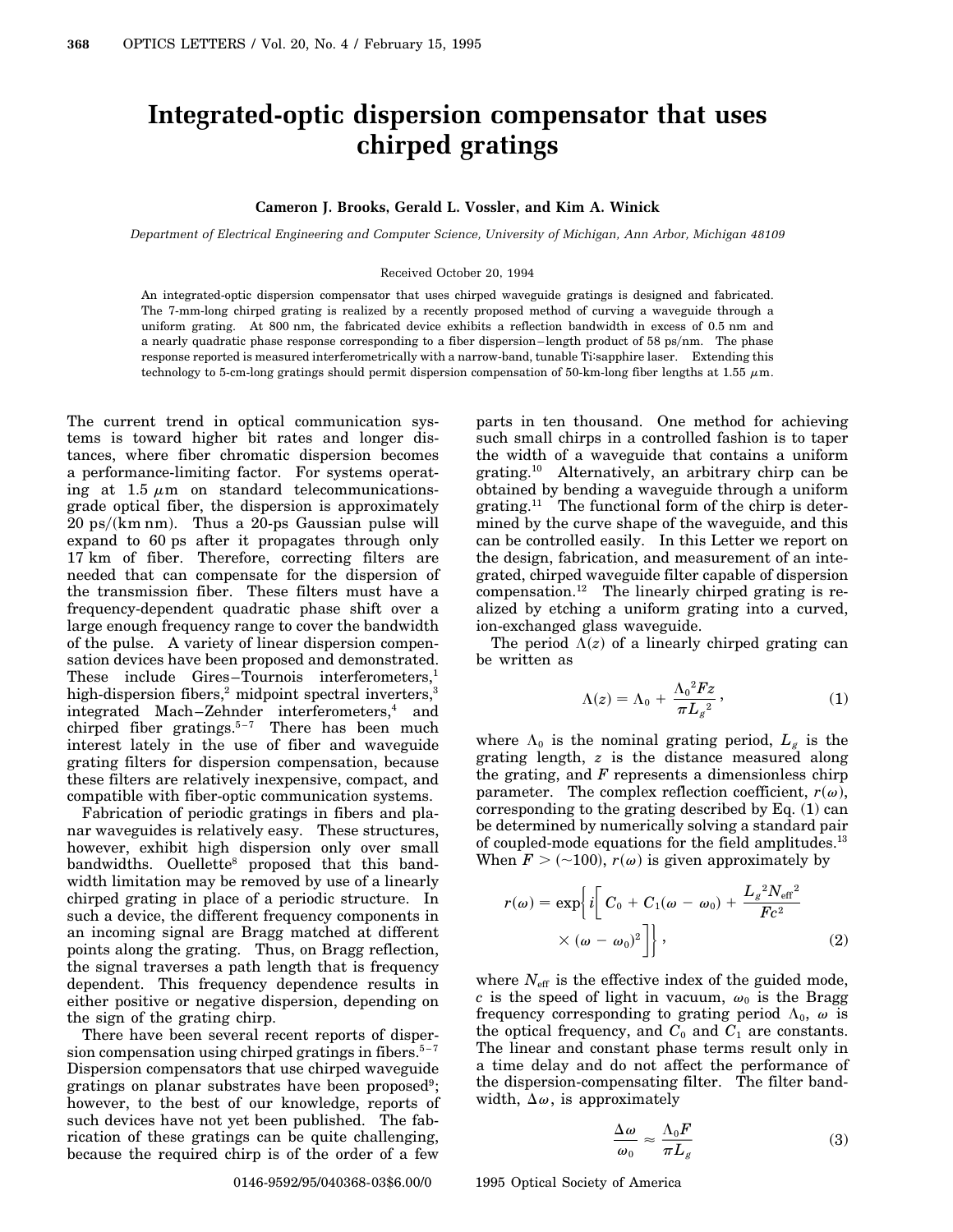and should be at least as large as the transmitted bit rate. If this filter is to provide dispersion compensation for a fiber length  $L_f$ , then it follows from Eq. (2) that  $F$  and  $L_g$  must be chosen to satisfy

$$
\frac{{\lambda_0}^2}{4\pi c}DL_f = -\frac{{L_g}^2N_{\text{eff}}^2}{Fc^2},\qquad (4)
$$

where  $D$  is the fiber dispersion in units of seconds per square meter.

It is easy to see that the effective period of a grating can be chirped by etching a uniform grating into a curved waveguide. If the uniform grating has period  $\Lambda_0$ , then the effective grating period at position *z* is given by  $\Lambda_0\{1 + [dy(z)/dz]^2\}^{1/2}$ , where  $y(z)$  is the curve that describes the waveguide bend. For small chirps, the equation of the waveguide curve corresponding to Eq. (1) can be derived by simple geometry:

$$
y(z) = \frac{2}{3} z^{3/2} \left( 2 \frac{\Lambda_0 F}{\pi L_g{}^2} \right)^{1/2}.
$$
 (5)

Thus the amount of chirp can be precisely controlled by specifying the appropriate curve design. It is also important to note that the bandwidth of these filters is proportional to  $F/L_g$ . Therefore *F* and  $L_g$  must be chosen so that the filter exhibits sufficiently large bandwidth in addition to the desired dispersion.

For demonstration purposes, a dispersion filter was designed to compensate for a fiber dispersion–length product,  $DL_f$  of 65 ps/nm at 800 nm. Such a filter could recompress a dispersion-broadened 16-ps (FWHM) pulse back to its 4-ps transform limit. We chose a grating length  $L_g = 7$  mm and a chirp  $F =$ 112, which can be shown from relations (3) and (4) to yield the desired dispersion–length product and have adequate bandwidth to pass a 4-ps-wide pulse. The reflection coefficient of the filter was calculated by solving the coupled mode equations numerically with  $\kappa L_g = 3\pi$  ( $\kappa$  is the grating coupling coefficient). Figure 1 shows the reflectance and the phase of this filter as functions of the normalized frequency deviation  $(\delta L_g)$ :

$$
\delta = \frac{2\pi}{\lambda} N_{\text{eff}} - \frac{\pi}{\Lambda_0}.
$$
 (6)

The filter has a bandwidth of approximately 1.1 nm, and the phase very closely approximates a quadratic in the central region of this response. Over the plotted region, the phase deviation from a quadratic is less than 0.4 rad. When a dispersion-broadened 16-ps Gaussian pulse is applied to this filter, the resulting output is a nearly transform-limited recompressed 4-ps pulse, as shown in Fig. 2.

Based on this design, the integrated dispersioncompensation device, shown in Fig. 3, was fabricated. First, channel waveguides were formed in soda-lime glass by  $Ag^+$ -ion exchange (0.2 wt. %) AgNO<sub>3</sub> and 99.8 wt. % NaNO<sub>3</sub>) for 8 min at 340 °C. The exchange was performed through a  $4-\mu m$ -wide curved waveguide diffusion mask. The waveguide curve shape was given by Eq. (5) with  $L_g = 7$  mm,

 $F = 112$ , and  $\Lambda_0 = 0.265 \mu$ m. The curve had a maximum slope of 3°. A grating period of approximately 0.265  $\mu$ m was chosen to facilitate testing with an 800-nm Ti:sapphire laser. First-order gratings were holographically exposed in a 180-nm layer of photoresist on top of the sample by a HeCd laser. Following development, the grating was argon-ion milled into the waveguide to a depth of approximately 60 nm.

The optical characteristics of the device were measured with a tunable, narrow-linewidth Ti:sapphire laser. Figure 4 shows the reflected TE power measured from the dispersion compensator. Devices with etched gratings of this type generally have lower TM reflectances, but this polarization sensitivity could be removed by overcoating the device with an  $SiO<sub>2</sub>$  layer. Investigations are currently under way to determine the source of the ripples in



Fig. 1. Reflectance and phase of a linearly chirped grating filter ( $\kappa L_g = 3\pi, F = 112$ ).



Fig. 2. Performance of the linearly chirped grating filter  $(\kappa L_g = 3\pi, F = 112)$  as a pulse compressor.



Fig. 3. Integrated dispersion compensator.